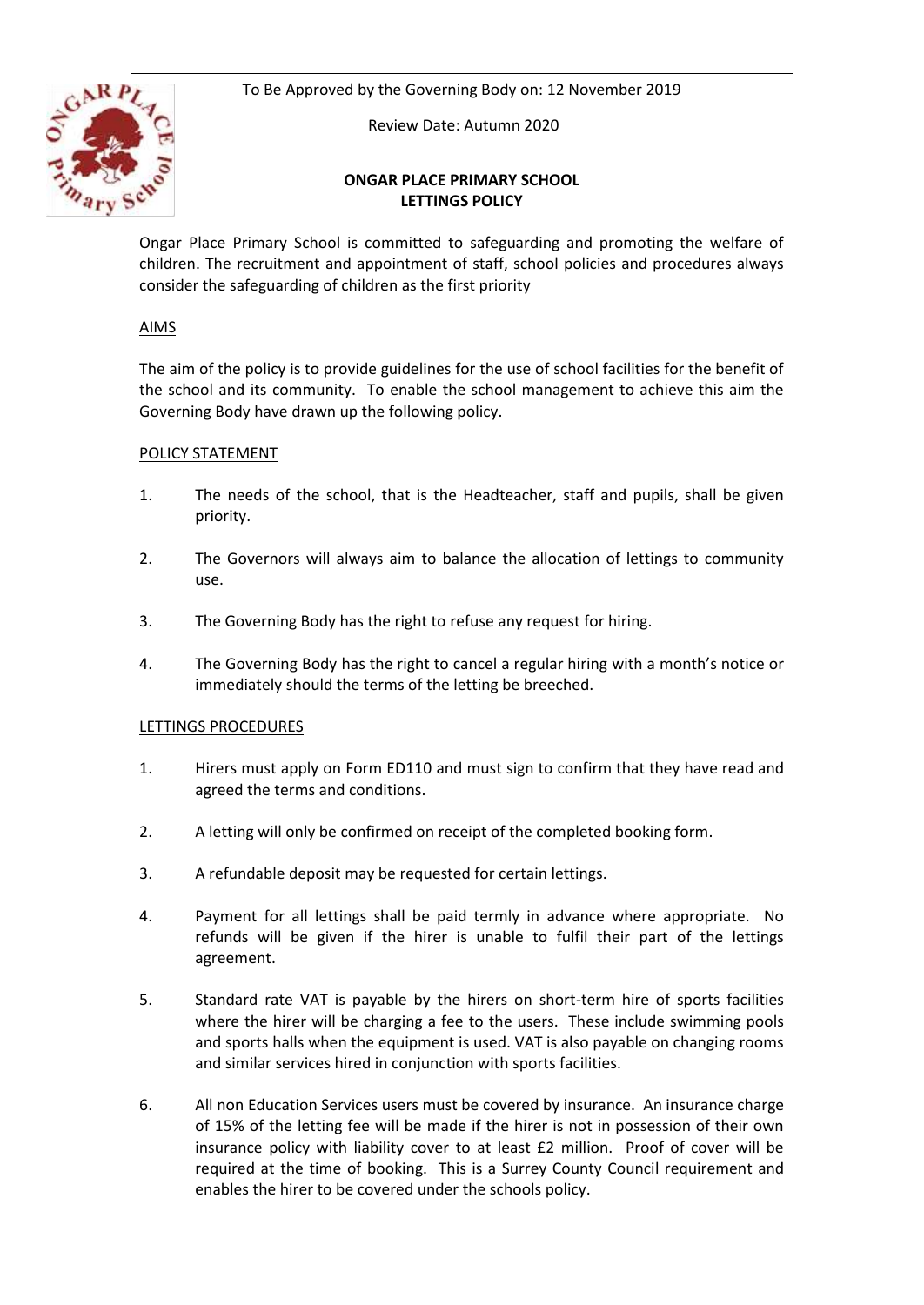- 7. Charges for lettings will be reviewed annually in April. Further information regarding fees and lettings procedures can be obtained from the Bursar.
- 8. For lettings outside the hours of 9 6pm in school term times the hirer must liaise with the Caretaker to arrange access and securing the premises at the end of the letting.
- 9. It is the Governor's policy not to hire out the school for adult parties.

### HIRERS RESPONSIBILITY

- 1. It is against Surrey County Council and this Governing Body's policies for any persons to use the school grounds without the express permission of both bodies. Governors will delegate to the Head Teacher on behalf of the school.
- 2. The school reserves the right to charge for damages.
- 3. If the school hall, playing field or swimming pool is being used permission is granted to use the footpaths to and from these premises only and not for use of the playground, playground facilities or playing fields.
- 4. The car park at Ongar Place must not be used in term time during the hours of 8.00am and 3.30pm. We would emphasise that it is the hirers responsibility to ensure that this condition is observed by all users. (Use of areas other than those for which permission has been granted will be deemed as trespassing and any resulting accidents would not be the responsibility of the Governors, the Headteacher, the School or Surrey County Council.)
- 5. Ongar Place School has adopted a no-smoking policy in order to protect the health and working environment of all members of the school community. All hirers are asked to ensure that the no-smoking policy is observed.
- 6. The Pool may only be hired if a qualified lifeguard is in attendance.
- 7. It is the Hirer's responsibility to ensure that the rules are observed (Rules and instructions information sheet to be attached to Form ED110)
- 8. It is the Hirer's responsibility to provide own means of communication for emergency purposes.
- 9. 999 for emergency Caretaker to be informed of damage and malfunction of equipment. Contact details available from the office.
- 10. Lifeguard to liaise with Caretaker on aspects of safety in pool area and responsible for both gates to be open in case of fire.
- 11. The school is committed to safeguarding and promoting the welfare of children and young people and expects hirers and their representatives to share this commitment. The Governors require that for all hirings involving groups working with children, an appropriate level of disclosure has been obtained from the DBS for the individuals working on the school premises. Where a DBS/CRB disclosure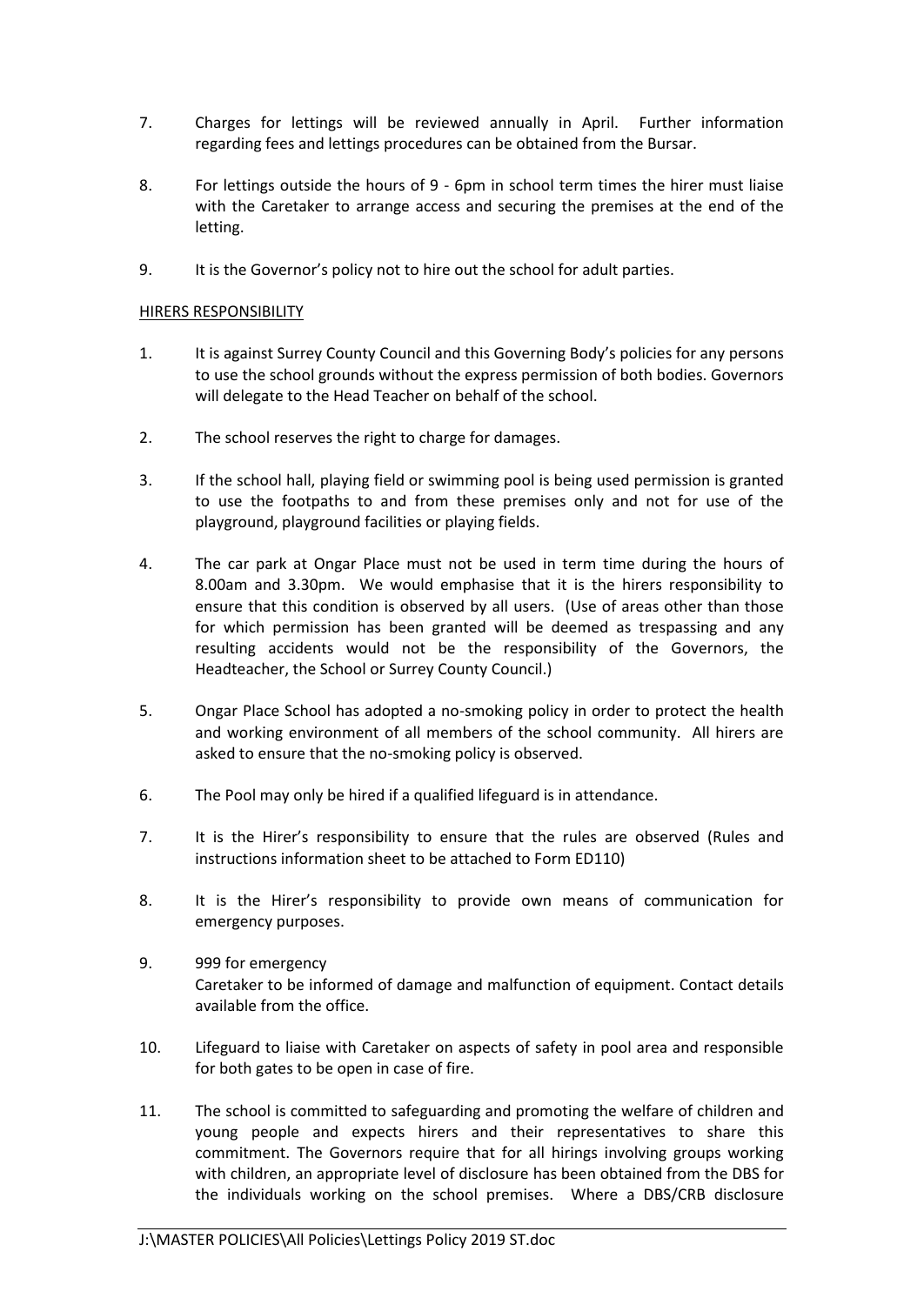includes convictions, or other relevant information, the hirer is required to undertake an assessment of risk to determine whether that individual is suitable to work with children and young people

The Governing Body is aware of its responsibilities for safeguarding children and so, when letting out the school premises, has due regard to safeguarding policies and practices and the school's Prevent duty on anti-radicalisation. The school is committed to safeguarding and promoting the welfare of children and young people and expects hirers and their representatives to share this commitment. The Governors require all hirers and individuals working on school premises on behalf of the hirer to have a DBS disclosure at an appropriate level (as defined by the Disclosure and Barring Service).

This policy was submitted & approved Nov 2019 and will be reviewed again in Nov 2020.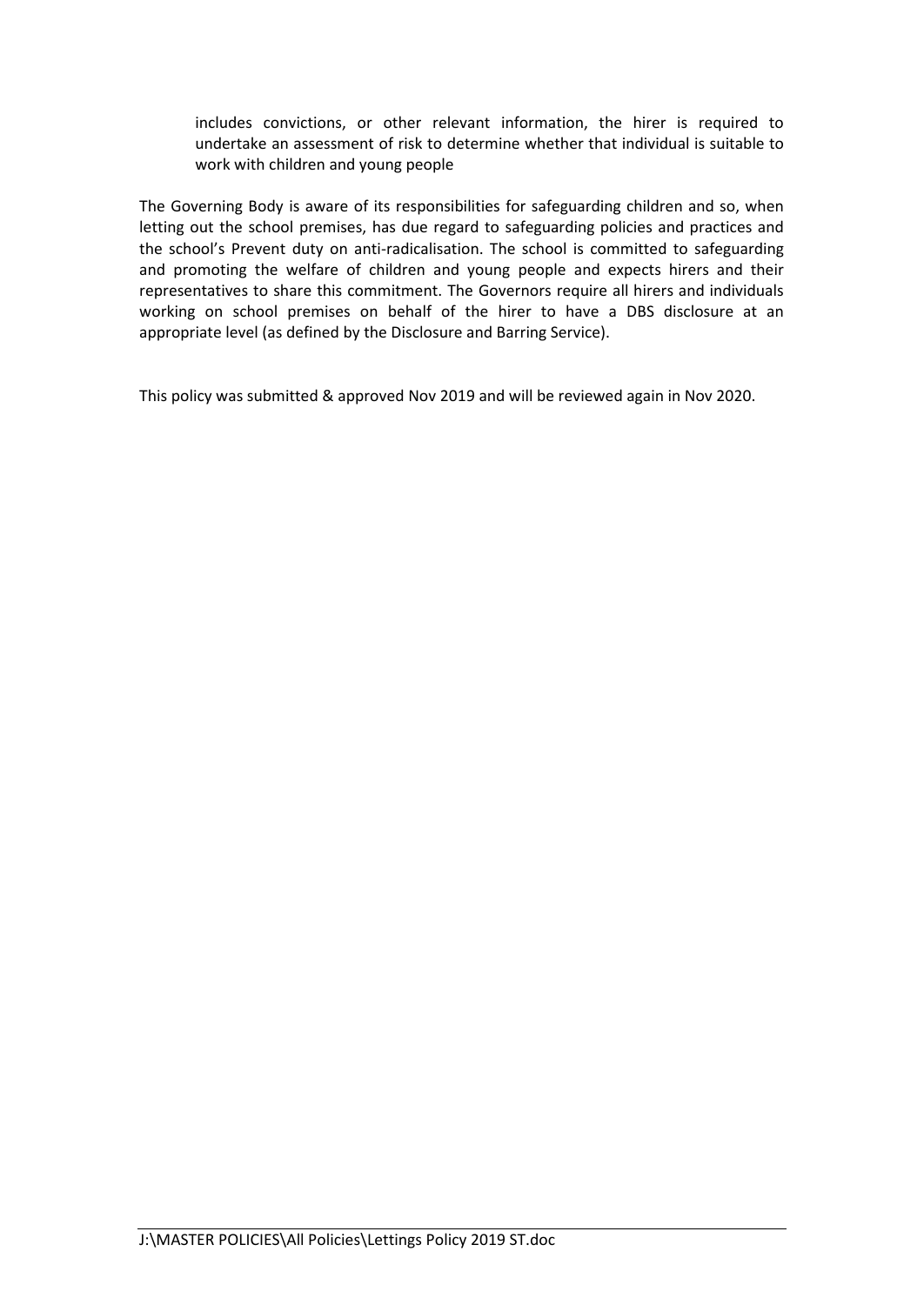### **LETTINGS POLICY APPENDIX**

### **FEES**

- £75 per hour for use of swimming pool, payable in advance. Discounted for local schools and swimming instructors.
- £8 per hour for hiring school hall in term time up to 6.00pm.
- Regular clubs using hall by negotiation.
- £40 for the first hour weekdays from 6.00pm to 8.00pm and on Saturdays for the school hall. (£50 after 8)
- Any subsequent hours will be charged at £15 per hour.
- Saturday Evening and Sunday £50 for the first hour and £25 for each subsequent hour.
- Polling £56 a day plus caretaker charge of £35
- Special cost only rates apply to PTA.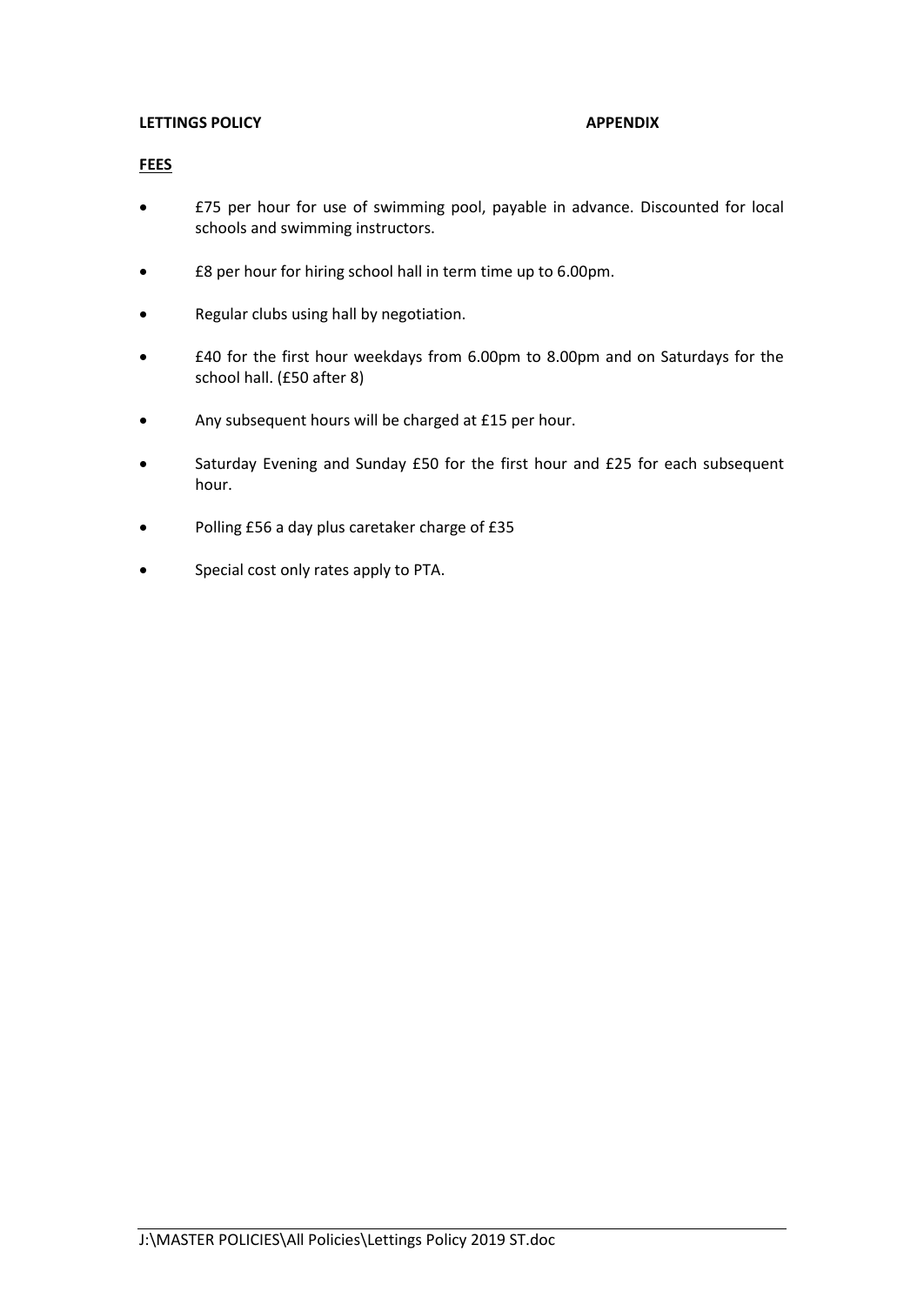# **HIRE OF SWIMMING POOL**

- Lifeguard to liaise with Caretaker regarding keys and safety.
- Both gates should be open for fire safety regulations.
- No food, drink or glass bottles to be taken into the swimming pool area.
- No diving allowed.
- Changing rooms and pool area to be left clean and tidy.
- Pool gates must be locked when finished.
- No use of school equipment allowed in or out of the swimming pool area.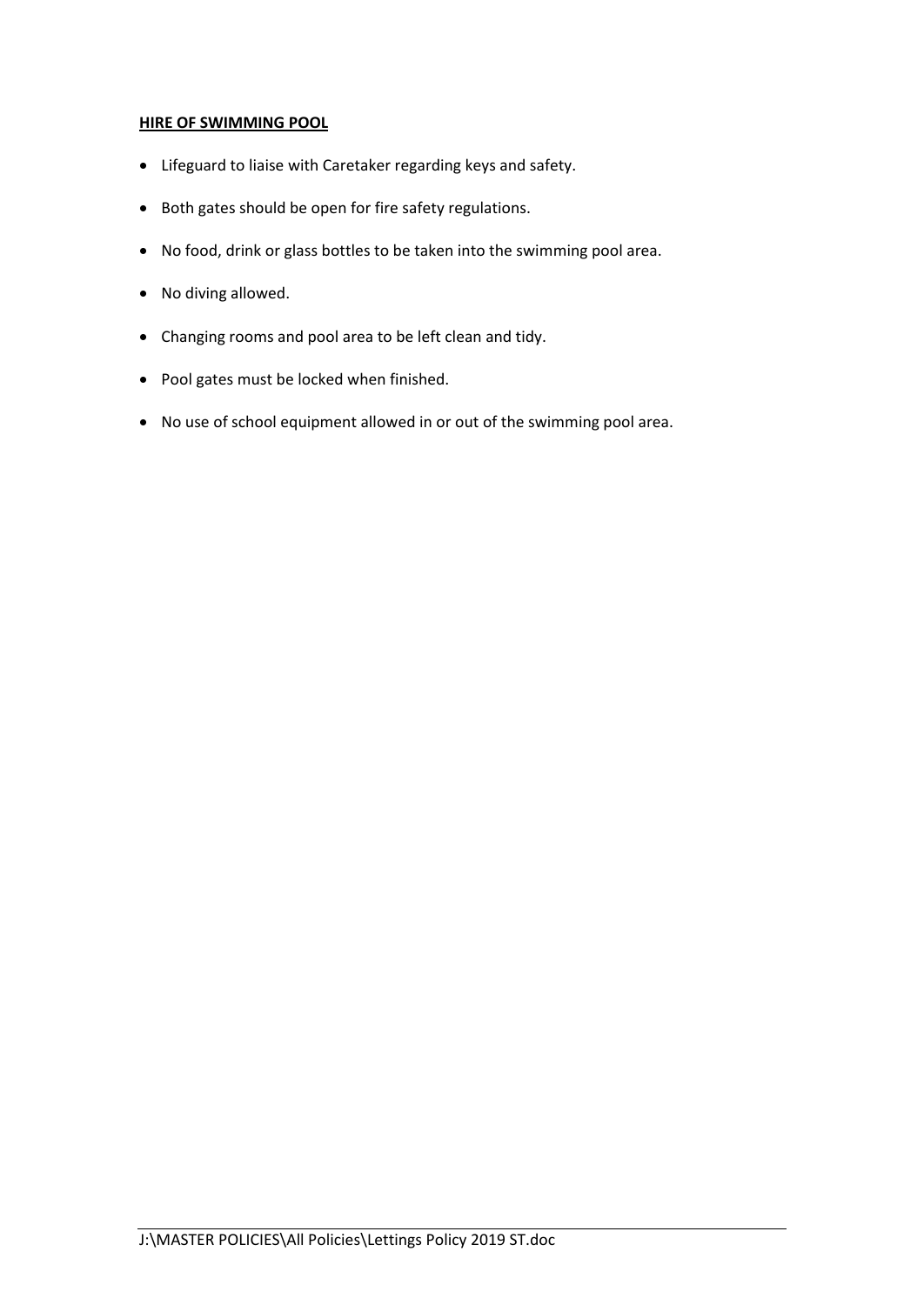### **HIRE OF HALL**

- Only agreed point of entry it so to be used into the school.
- Fire doors are situated at the side entrance and in the corridor by the year one classroom.
- Hirer's responsibility to leave the hall clean and tidy.
- School equipment **must not** be used i.e. Stereo system, P.E. equipment.
- Hirer's are responsible for damages.
- Hirer's are responsible for their own means of communication.
- Only agreed toilets to be used.
- No access to classrooms or office areas will be allowed.
- Classrooms and offices may be alarmed